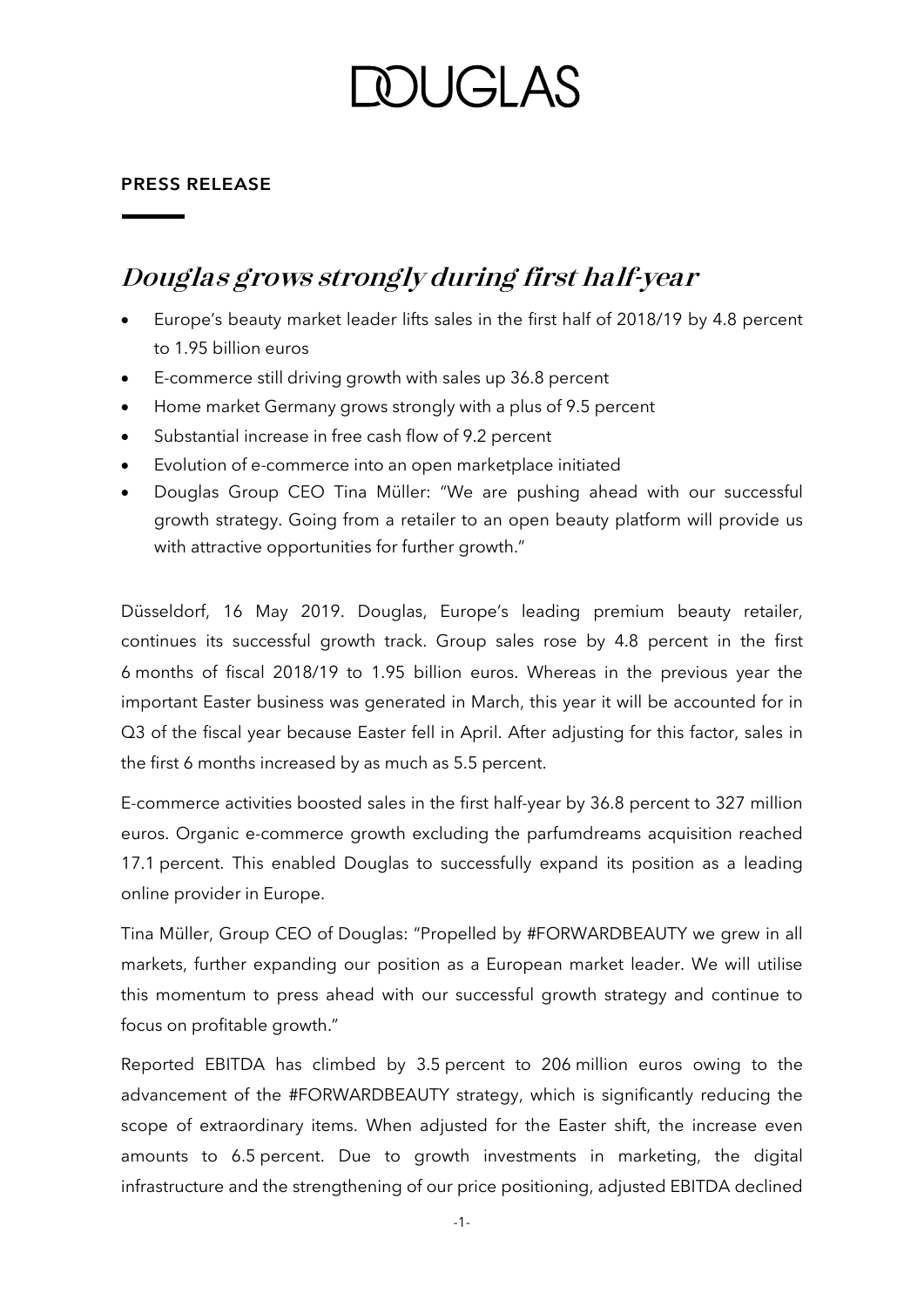# **DOUGLAS**

by 4.9 percent to 225 million euros. However, when the Easter shift is factored in, this decline is only 2.5 percent. By contrast, free cash flow rose by a substantial 9.2 percent to 83 million euros.

#### Further expansion of leading market position in Germany

In Germany – Douglas' home market – sales increased by 9.5 percent in the first half of 2019, sustainably reinforcing the strong trend seen since the second half of 2018. At the same time, Germany remains the most competitive market in Europe with price aggressive market participants particularly in online trading. In the further course of the year, Douglas plans to achieve a sustainable improvement in earnings with continued attractive pricing through efficiency improvements and strict cost discipline.

#### Douglas is advancing its platform strategy

The online business is the most important growth driver for the company's long-term success. In order to tap digital growth potential even more effectively, Douglas is evolving its e-commerce into a platform-based model. To this end, Douglas' leading ecommerce business will be developed into Europe's central beauty platform – on a par with well-known platforms in the fashion industry, for instance.

At the core of the platform strategy is the expansion into an open online marketplace, on which Douglas customers will also receive products and beauty offerings from external partners in future. The partner companies in turn will receive access to over 40 million Douglas Beauty Card customers straight away. The first partners are expected to be integrated before Christmas sales begin.

"By opening up our infrastructure to partners, we can scale our platform further, offer customers an unprecedented range of products and create new revenue streams for Douglas – all with extremely efficient use of capital," said Tina Müller. "Our goal is to create a beauty ecosystem which, as a single point of contact in an interconnected market, will create its own self-reinforcing growth momentum."